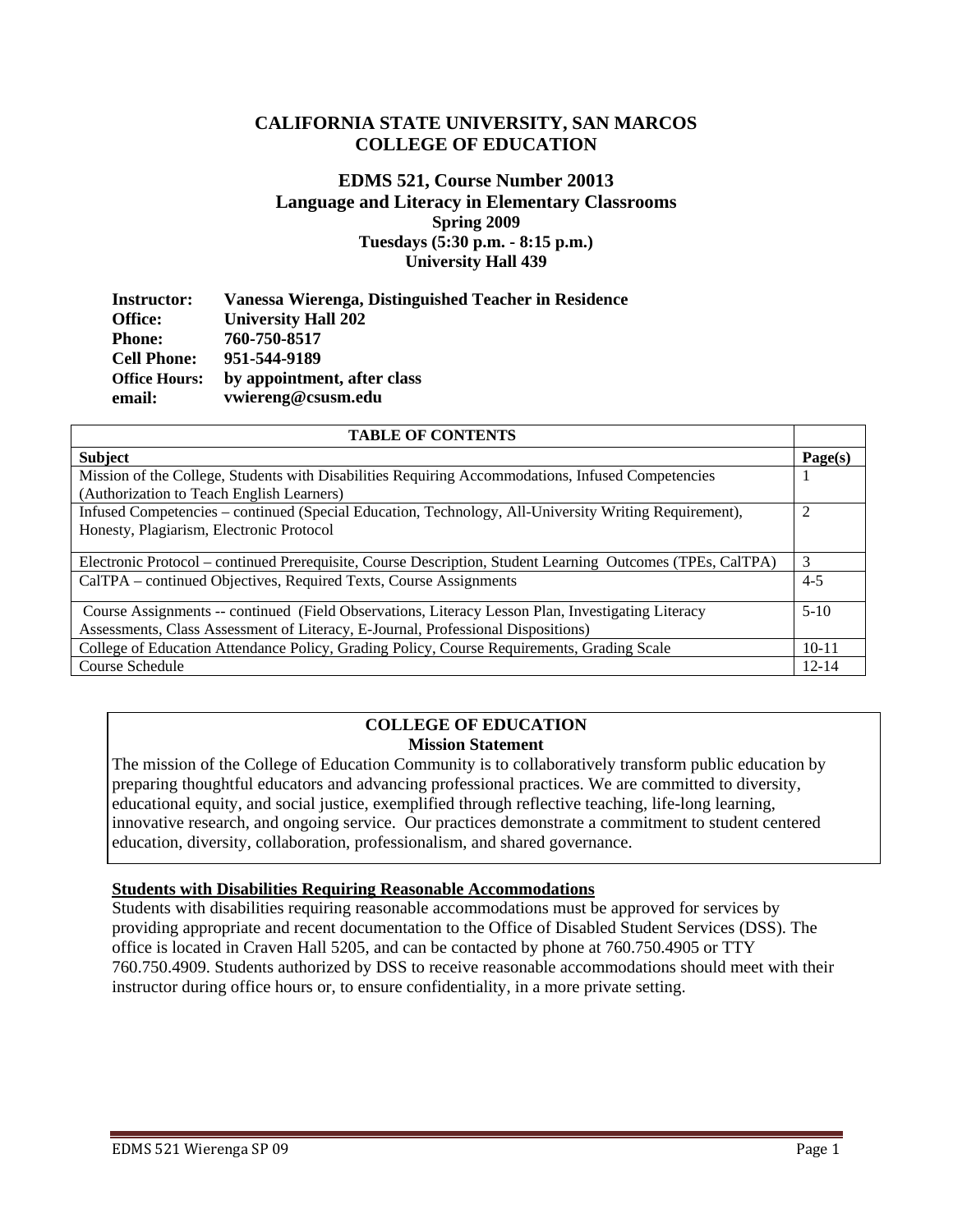## **INFUSED COMPETENCIES**

### **Authorization to Teach English Learners**

This credential program was specifically designed to prepare teachers for the diversity of languages often encountered in California public school classrooms. The authorization to teach English learners is met through the infusion of content and experiences within the credential program, as well as additional coursework. Students successfully completing this program receive a credential with authorization to teach English learners. *(Approved by CCTC in SB 2042, Program Standards, August, '02.)* 

# **Special Education**

Consistent with the intent to offer a seamless teaching credential in the College of Education, this course demonstrates the collaborative infusion of special education competencies reflecting inclusive educational practices.

### **Technology**

This course infuses technology competencies to prepare candidates to use technology, emphasizing use in both teaching practice and student learning.

#### **All University Writing Requirement**

Writing requirements for this class will be met as described in the assignments. Every course at the university, including this one, must have a writing requirement of at least 2500 words.

# **HONESTY, PLAGERISM, ELECTRONIC PROTOCOL**

#### **CSUSM Academic Honesty Policy**

"Students will be expected to adhere to standards of academic honesty and integrity, as outlined in the Student Academic Honesty Policy. All written work and oral presentation assignments must be original work. All ideas or materials borrowed from other sources must have appropriate references to the original sources. Any quoted material should give credit to the source and be punctuated with quotation marks.

Students are responsible for honest completion of their work including examinations. There will be no tolerance for infractions. If you believe there has been an infraction by someone in the class, please bring it to the instructor's attention. The instructor reserves the right to discipline any student for academic dishonesty in accordance with the general rules and regulations of the university. Disciplinary action may include the lowering of grades and/or the assignment of a failing grade for an exam, assignment, or the class as a whole."

Incidents of Academic Dishonesty will be reported to the Dean of Students. Sanctions at the University level may include suspension or expulsion from the University.

### **Plagiarism**

As an educator, it is expected that each student will do his/her own work, and contribute equally to group projects and processes. Plagiarism or cheating is unacceptable under any circumstances. If you are in doubt about whether your work is paraphrased or plagiarized see the Plagiarism Prevention for Students website http://library.csusm.edu/plagiarism/index.html. If there are questions about academic honesty, please consult the University catalog.

### **Electronic Communication Protocol**

Electronic correspondence is a part of professional interactions. If you need to contact me, e-mail is often the easiest way to do so at bingalls@csusm.edu. Please be reminded that e-mail and on-line discussions are a very specific form of communication, with their own nuances and etiquette. For instance, electronic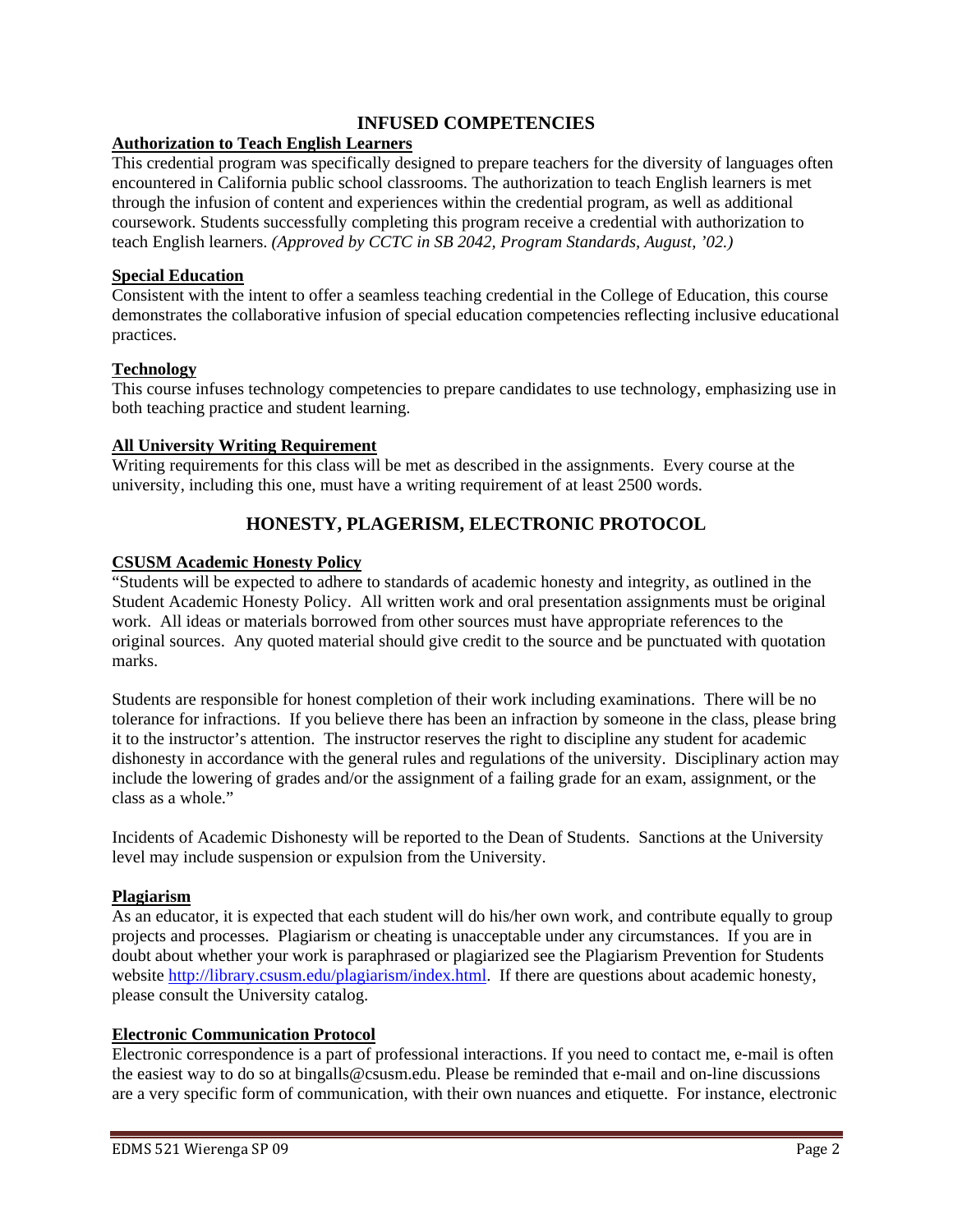messages sent in all upper case (or lower case) letters, major typos, or slang, often communicate more than the sender originally intended. With that said, please be mindful of all e-mail and on-line discussion messages you send to your colleagues, to faculty members in the College of Education, or to persons within the greater educational community. All electronic messages should be crafted with professionalism and care.

Things to consider:

- Would I say in person what this electronic message specifically says?
- How could this message be misconstrued?
- Does this message represent my highest self?
- Am I sending this electronic message to avoid a face-to-face conversation?

 person in order to correct any confusion. In addition, if there is ever a concern with an electronic message sent to you, please talk with the author in

# **PREREQUISITE: Acceptance into the CSUSM College of Education**

# **COURSE DESCRIPTION**

The primary aim of this course is for students to develop an understanding of the theory, methodology and assessment of English language arts and second language learning in integrated and inclusive elementary and middle school classrooms.

# **California Teaching Commission Standards Alignment**

The course objectives, assignments, and assessments have been aligned with the CTC standards for Multiple Subjects Credential. The following standards are a primary emphasis for this course: 3- Relationship between theory and practice 4-Pedagogical thought and reflective practice

5-Equity, Diversity & Access

7: Preparation to Teach Reading Language Arts

7-A: Multiple Subject Reading, Writing, and Related Language Instruction in English

# **STUDENT LEARNING OUTCOMES**

# **Teacher Performance Expectation (TPE) Competencies**

Teacher Performance Expectations are standards for student teachers. This course is designed to help teachers seeking the Multiple Subjects Credential to develop the skills, knowledge, and attitudes necessary to assist schools and districts implement effective programs for all students. The successful candidate will be able to merge theory and practice in order to realize a comprehensive and extensive educational program for all students. The following TPE's are the primary emphasis of this course:

 TPE 4-Making Content Accessible TPE IA-Subject Specific Pedagogical Skills for Multiple Subject Teaching

# **California Teacher Performance Assessment (CalTPA)**

Beginning July 1, 2008, all California credential candidates must successfully complete a state-approved system of teacher performance assessment (TPA), to be embedded in the credential program of preparation. At CSUSM, this assessment system is called the "CalTPA" or TPA.

To assist your successful completion of the TPA, a series of informational seminars are offered over the course of the program. TPA related questions and logistical concerns are to be addressed during seminars. Your attendance to TPA seminars will greatly contribute to your success on the assessment.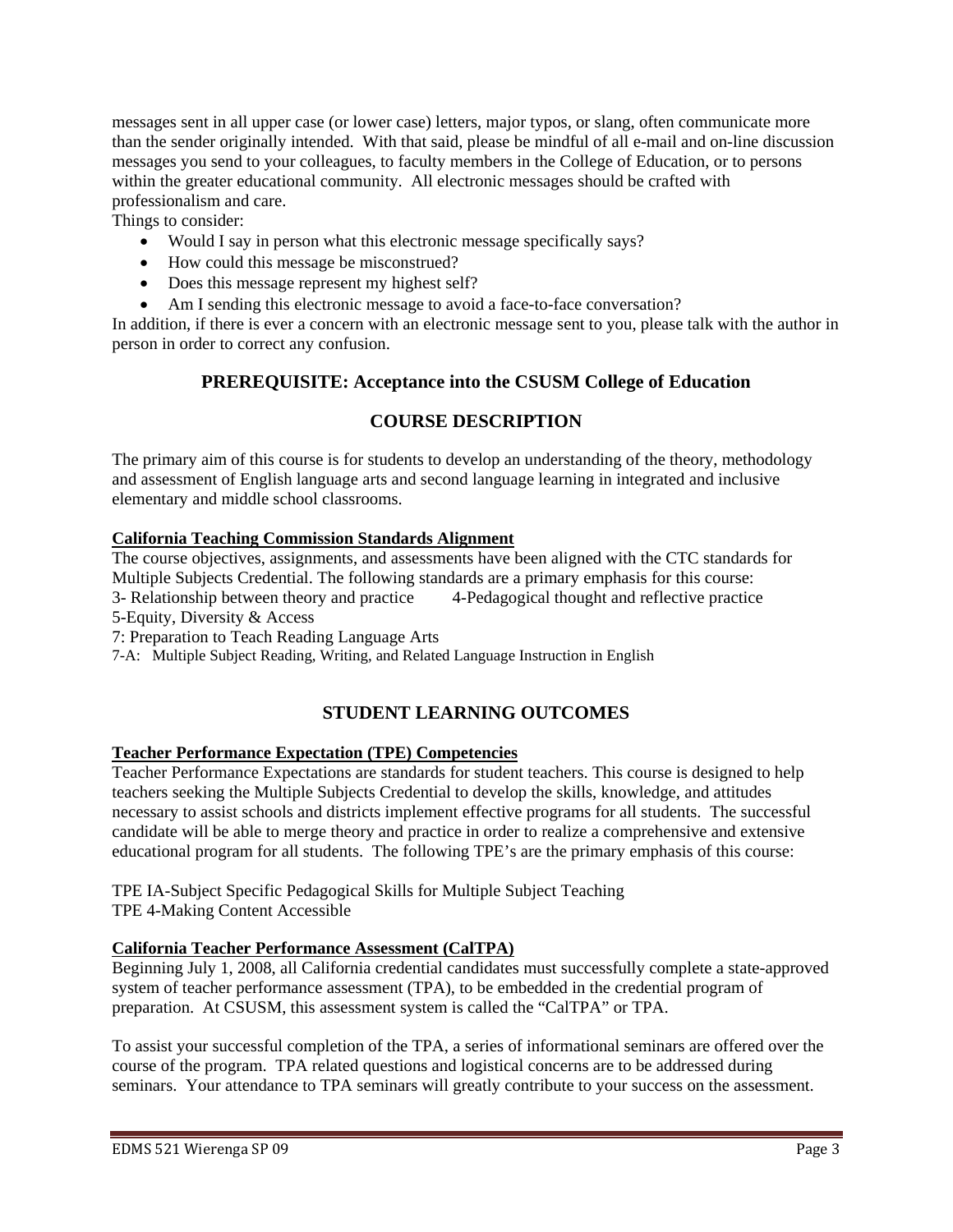Additionally, COE classes use common pedagogical language, lesson plans (lesson designs), and unit plans (unit designs) in order to support and ensure your success on the TPA, and, more importantly, in your credential program.

The CalTPA Candidate Handbook, TPA seminar schedule, and other TPA support materials can be found on the COE website provided at the website provided: http://www.csusm.edu/coe/CalTPA/ProgramMaterialsTPA.html

# **COURSE OBJECTIVES**

KNOWLEDGE - Teacher candidates will:

- Gain an understanding of how a first and second language is acquired.
- Gain an understanding of the reading process and its relationship to thought, language and learning and the knowledge of reading content including: word analysis, fluency, vocabulary- academic language- and background knowledge, reading comprehension, literary response and analysis.
- Gain understanding of how to learn to read and write in first and second languages.
- • Become familiar with how to "deliver a comprehensive program of systematic, explicit instruction in reading, writing, listening, and speaking aligned to the state adopted English Language Arts Content Standards and the Reading/Language Arts Framework (2007).
- Become familiar with "multiple monitoring measures within the three basic types of assessments to determine students' progress towards state adopted content standards."
- *non-standard English, and advanced learners)* who have varied reading levels and language backgrounds." • Become familiar with "differentiated reading instruction and interventions to meet the needs of the *full range of learners (including struggling readers, students with special needs, English learners, speakers of*

### SKILLS - Teacher candidates will:

- Become sensitive observers of children's language using behaviors.
- "Demonstrate knowledge and ability to utilize multiple monitoring measures within the three basic types of assessments to determine students' progress towards state adopted content standards: entry level assessment for instructional planning, monitoring student progress, post test or summative assessment."
- "Be able to analyze and interpret results [of children's reading and writing behaviors] to plan effective and differentiated instruction and interventions."
- "Demonstrate knowledge of components of effective instructional delivery in reading, writing and listening and speaking."
- Develop the ability to select appropriate materials and instructional strategies to meet the individual needs of students and use "State Board of Education (SBE)-adopted core instructional materials for both instruction and intervention."
- Develop the ability to differentiate literacy instruction in order to provide Universal Access.
- • Learn how to organize the classroom for teaching reading and writing to the *full range of learners (including struggling readers, students with special needs, English learners, speakers of non-standard English, and advanced learners)* who have varied reading levels and language backgrounds

### ATTITUDES AND VALUES – Teacher candidates will:

- Develop an appreciation for the natural language abilities children possess for processing and producing print.
- To appreciate the need and value of integrating reading writing into all curricular areas
- Affirm the importance of a rich environment for an effective language arts program.
- Develop a sensitivity to and appreciation for culturally and linguistically diverse learners.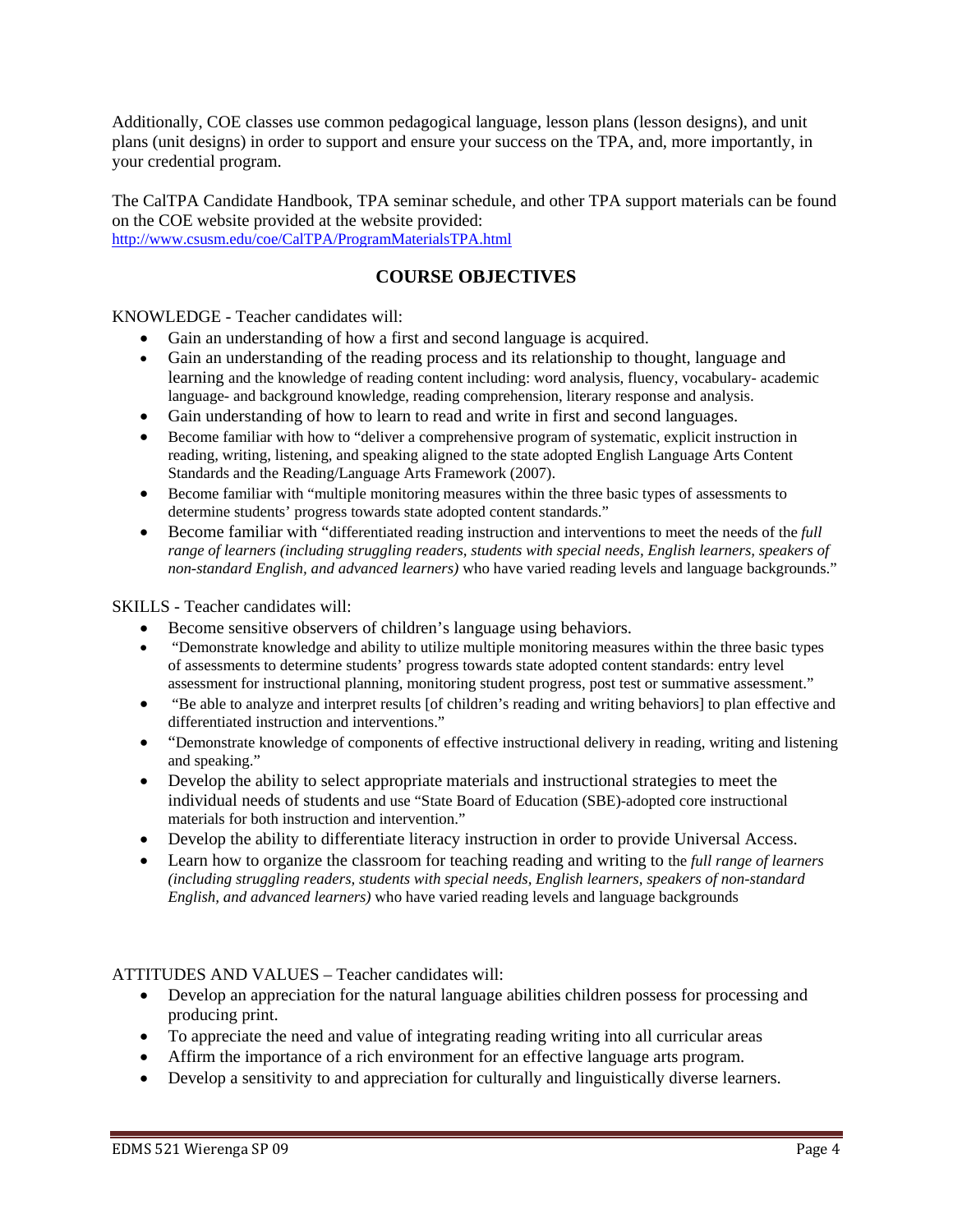- Develop a sensitivity to and appreciation for the importance of reading and writing for students' own personal and professional growth.
- Develop a respect for each student, his/her abilities and background and the student's right to instruction that meets his/her individual needs.

# **REQUIRED TEXTS**

(Bring to class each meeting.)

- • Jerry L. Johns (2008). *Basic Reading Inventory: Pre-primer through Grade Twelve and Early Literacy Assessments.* (any edition) Kendall-Hunt.
- • Quiocho, A. and Ulanoff, S. (2009). *Differentiated Literacy Instruction for English Language Learners*. Allyn & Bacon.
- • Flint, A. S. (2008). *Literate Lives: Teaching Reading and Writing in Elementary Classrooms.*  John Wiley & Sons, Inc.
- • Zarrillo, J. J. (2002). *Ready for RICA: A test preparation guide for California's Reading Instruction Competence Assessment.* Merrill Prentice Hall.(packaged as one).

### **Assignments:**

| • Reading Reflections                        | 20 points |
|----------------------------------------------|-----------|
| • Field Observations of Literacy Instruction | 30 points |
| • Literacy Lesson Plan                       | 20 points |
| • Investigating Literacy Assessments Table   | 10 points |
| • Class Assessment of Literacy (Games)       | 10 points |
| • Professional Dispositions                  | 10 points |
|                                              |           |

### **100 Total Points Possible**

# **COURSE ASSIGNMENTS**

# 9  **READING REFLECTIONS (20 points total)**

It is expected that everyone will understand all the readings and will come to class prepared to discuss them. Write at least 3 comments or questions from the readings for that session. **Do not summarize**. Please give thoughtful reactions, responses, and reflections. They should show that you have done the reading. If the readings are from more than one book, try to comment on more than one book. We will use these as the basis of our discussion at the beginning of some classes. Therefore, you must bring a hard copy to each class as well as submit them on WebCT. They will be due to WebCT by the start of each class session and I will collect them each session. No points will be given if they are turned in late.

# 9  **FIELD OBSERVATIONS of LITERACY INSTRUCTION (30 points total)**

# Overview:

One way to categorize reading instruction is to relate it to the domains established by the Reading Instruction Competence Assessment (RICA). Field Observations show you have observed specific literacy strategies in the classroom; these strategies are related to RICA areas. Here is a list of RICA areas and the chapter in *Ready for RICA* in which you can read about them. You will complete three (3) thoughtful observations.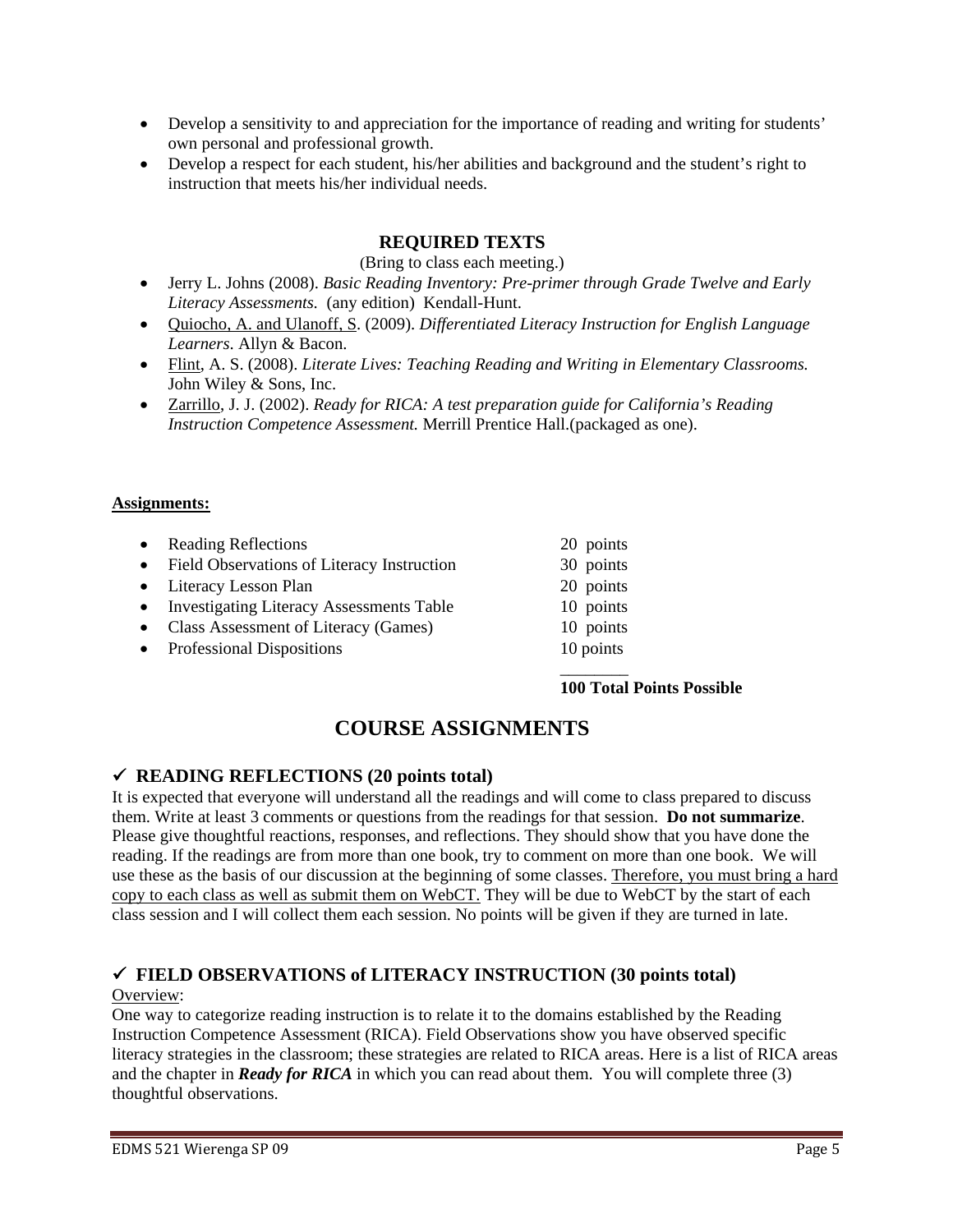| <b>RICA DOMAINS: EDMS 521</b>           |                                                                   |  |  |
|-----------------------------------------|-------------------------------------------------------------------|--|--|
| Ongoing assessment (Chapter 1)          | Planning, organizing, managing reading<br>instruction (Chapter 2) |  |  |
| Phonemic Awareness (Chapter 3)          | Concepts about Print (Chapter 4)                                  |  |  |
| Phonics Instruction (Chapter 5)         | Spelling Instruction (Chapter 6)                                  |  |  |
| Reading Comprehension (Chapter 7)       | Vocabulary Development (Chapter 12)                               |  |  |
| Structure of English Language (Chap.13) |                                                                   |  |  |

### What To Do:

To conduct an observation, students take notes of what the teacher does while teaching a literacy lesson. What does it look like? What does it sound like? What do the teacher and students do? What are the skills and/or strategies that the teacher is focusing on?

Students will need to determine which RICA topic(s) are taught during their observations. In any given literacy lesson, a teacher may be teaching one or more RICA topics.

 side of the table – though that's not so in the example) and use 1.5 spacing! See Field Observation Example below: Observe in any public education classrooms. Below is an example of a Field Observation – use this format. In each Field Observation, write observations of lessons related to balanced literacy and the RICA content areas taught in EDMS 521. Write observations of the teacher and students in the "Activity" section; explain how each activity relates to a RICA area. Be very specific (150 words or more on each

| <b>NAME</b> : Ima Literate                                    |                                                        |  |  |
|---------------------------------------------------------------|--------------------------------------------------------|--|--|
| <b>READING / WRITING TOPICS:</b>                              | <b>OBSERVATION DATE: 9/17/08</b>                       |  |  |
| Concepts about Print, Early Writing, Beginning                |                                                        |  |  |
| Phonics                                                       |                                                        |  |  |
| <b>GRADE LEVEL/SCHOOL:</b> Kindergarten, Paloma<br>Elementary | <b>ADDITIONAL DESCRIPTORS: SEI class</b>               |  |  |
|                                                               |                                                        |  |  |
| <b>ACTIVITY:</b>                                              | TO WHAT RICA AREA DOES THIS ACTIVITY<br><b>RELATE?</b> |  |  |
| The teacher taught the "B" sound using                        |                                                        |  |  |
|                                                               | In the literacy lesson that I observed, I              |  |  |
| alphabet cards and the pocket chart. The                      |                                                        |  |  |
| students sat together on the carpet as a                      | identified two RICA topics, "Concepts"                 |  |  |
|                                                               | about Print" and "Phonics." I learned that             |  |  |
| whole group. The teacher asked the                            |                                                        |  |  |
| students to help him place the picture cards                  | concepts about print instruction can be                |  |  |
|                                                               | taught effectively in a whole group when               |  |  |
| that represented words starting with "B" in                   |                                                        |  |  |
|                                                               | the teacher uses interactive activities. In this       |  |  |
| the pocket chart. Some pictures represented                   |                                                        |  |  |
| words starting with other letters, so students                | lesson, I noticed that the children were               |  |  |
|                                                               | engaged in identifying letter "B" because              |  |  |
| had to decide which ones did and which                        |                                                        |  |  |
|                                                               | they enjoyed matching the letter "B" and               |  |  |
| ones did not go in the pocket chart. The                      |                                                        |  |  |

### **FIELD OBSERVATION EXAMPLE and FORMAT**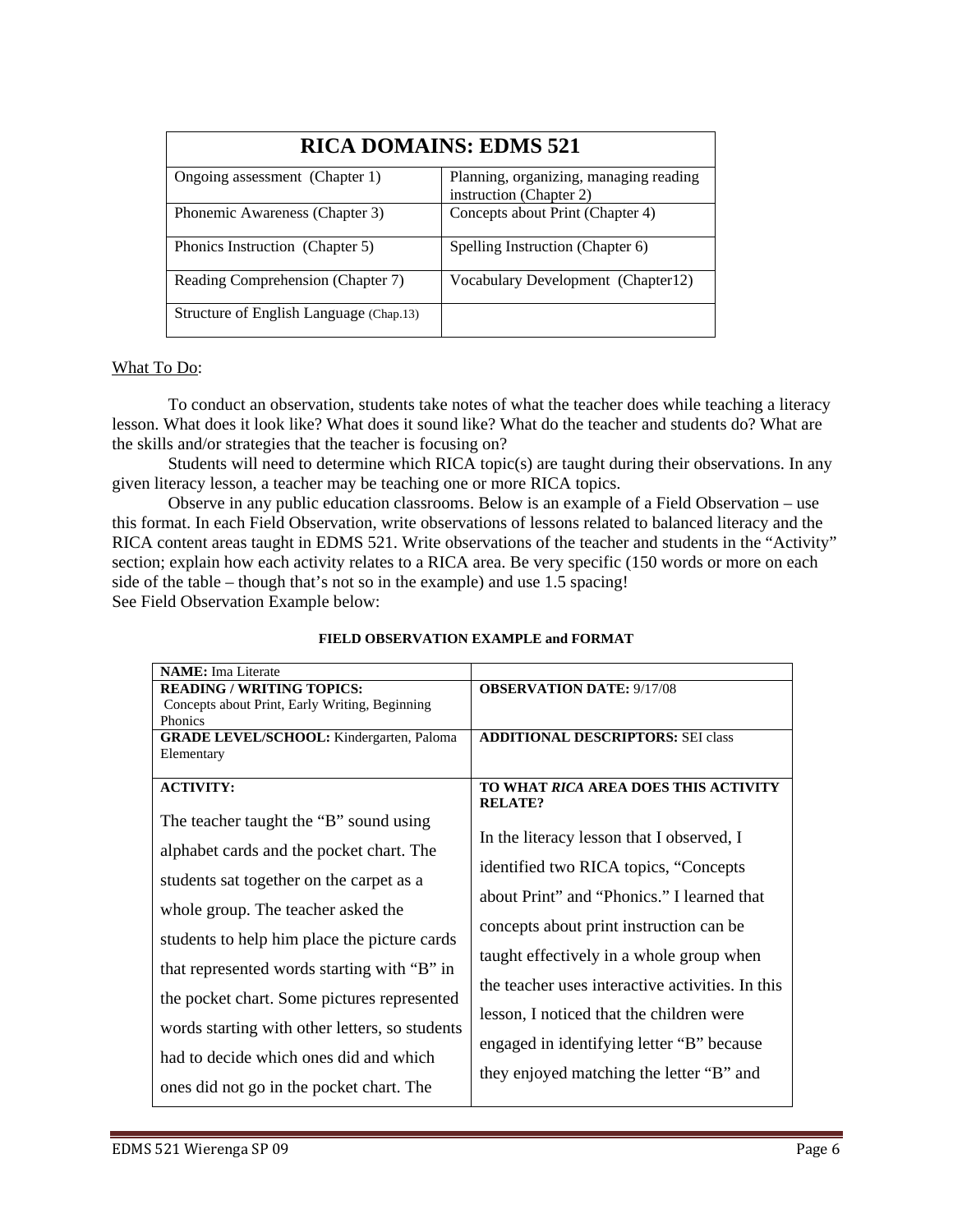| teacher then had them look for "B" word       | the picture cards representing words with    |
|-----------------------------------------------|----------------------------------------------|
| cards (that went with the "B" picture cards). | the $/b/$ sound.                             |
| Then, the teacher had the students work at    | The second RICA topic I identified is        |
| the tables writing words beginning with       | "Phonics." I learned phonics instruction     |
| "B" then illustrated the following – bird,    | starts at a very basic level. Here, students |
| ball, balloon, and boat.                      | looked for words using the letter "B" by     |
| (You would continue explaining what you       | sorting word cards by the first letter. I    |
| saw                                           | learned you can make accommodations for      |
|                                               | Spanish dominant EL students when the        |
|                                               | teacher used some words that were close      |
|                                               | cognates (ball-bola) to help the students    |
|                                               | make connections between English and         |
|                                               | Spanish letter-sound relationships.          |
|                                               | (You would continue explaining how           |
|                                               | activities relate)                           |

# 9**LITERACY LESSON PLAN (20 points)**

# Overview:

With a partner, present a READING strategy lesson of no more than 15 minutes. Make it *active, interesting, meaningful and accessible* to diverse students. It can be a mini-lesson, direct instruction, inquiry, or any format you choose. Sample lessons might include:

- Monitoring Reading or Comprehension
- Content area reading
- Phonics or Phonemic Awareness
- Organizing information while you read
- Relating what you are reading to what you already know
- Finding the main idea of a story
- Identifying patterns in a text
- Using graphic organizers for comprehension

### What To Do:

Select one of the instructional strategies from the Lesson Plan assigned in 512, and present it to the class as a mini-lesson. The mini-lesson should have an Into, Through, and Beyond.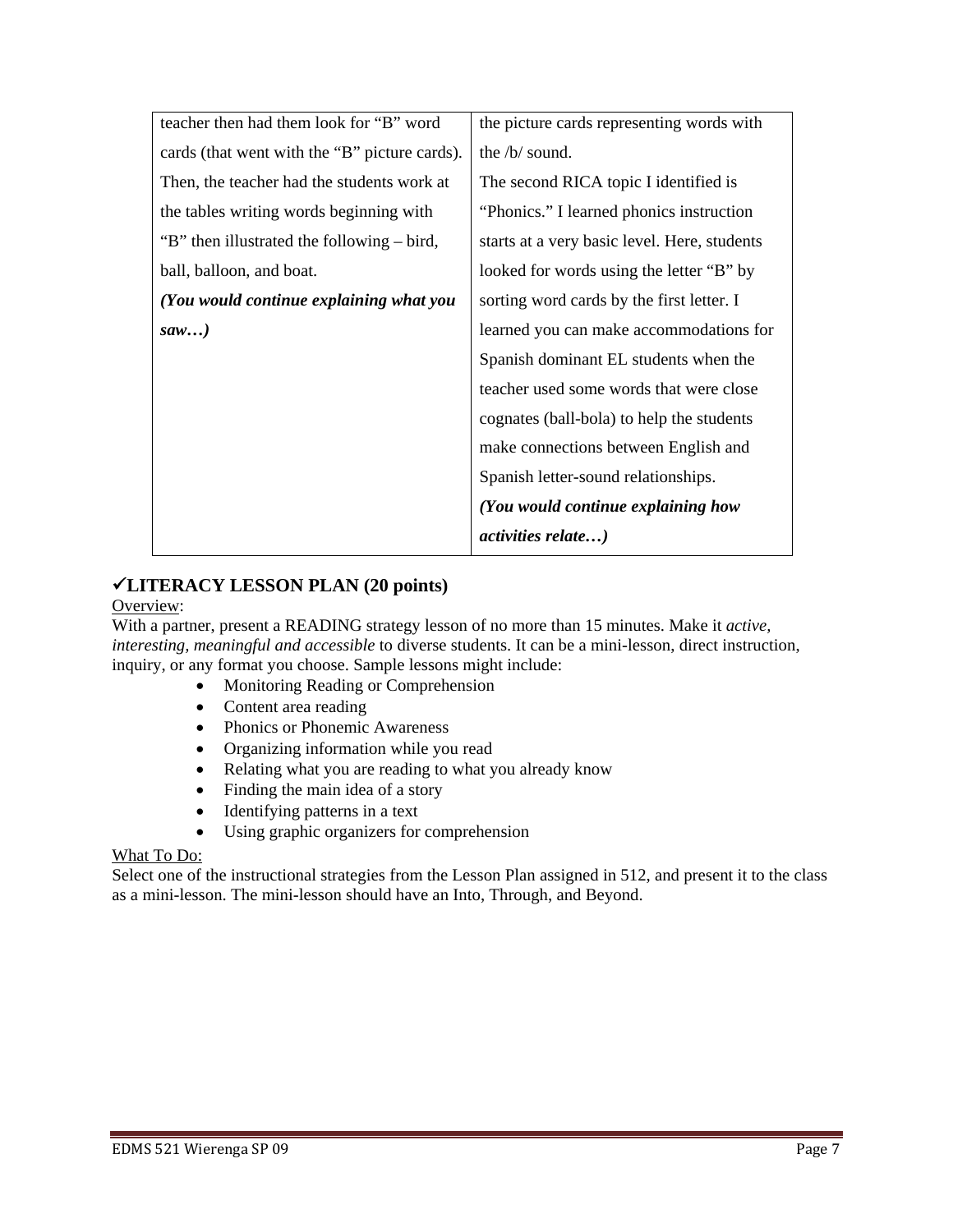#### **Use this template for your mini-lesson:**

#### Lesson Design by

| <b>Title of the Lesson:</b>                                                                                                                                                                      |
|--------------------------------------------------------------------------------------------------------------------------------------------------------------------------------------------------|
| <b>Grade Level:</b>                                                                                                                                                                              |
| <b>CA Content Standard (s):</b>                                                                                                                                                                  |
| <b>Learning Goal (s)-Objectives</b>                                                                                                                                                              |
| (Cognitive, Affective, Psychomotor, Language)                                                                                                                                                    |
| <b>Students will:</b>                                                                                                                                                                            |
| <b>Instructional Strategies</b> *(See Below)                                                                                                                                                     |
| <b>INTO</b>                                                                                                                                                                                      |
| <b>THROUGH</b>                                                                                                                                                                                   |
| <b>CLOSURE</b>                                                                                                                                                                                   |
| <b>BEYOND</b>                                                                                                                                                                                    |
| Differentiation Strategies for ELL students and students with special needs:                                                                                                                     |
| (Content-Process-Product)                                                                                                                                                                        |
| Assessment(s):<br>$\mathbf{u} = \mathbf{u} + \mathbf{u} + \mathbf{u}$ , $\mathbf{u} = \mathbf{u} + \mathbf{u}$ , $\mathbf{u} = \mathbf{u} + \mathbf{u}$ , $\mathbf{u} = \mathbf{u} + \mathbf{u}$ |

(Describe and state if it is Entry Level, Formative-Progress Monitoring, or Summative)

## **Rationale:**

(Explain why you chose these strategies, groupings, etc…)

#### **Instructional Strategies**

• INTO

Write a paragraph that describes what you will do prior to teaching the lesson to connect to students' prior knowledge and to engage them in the topic.

Describe Instructional Strategies

Describe Student Activities

### • THROUGH

Write a detailed instructional plan of what you will do when teaching the reading lesson. What will you do for each of the following steps of instruction?

o Modeled instruction: ("I do")

Describe Instructional Strategies

Describe Student Activities

- o Shared instruction: ("We do") Describe Instructional Strategies Describe Student Activities
- o Guided instruction ("You do")

Describe Instructional Strategies Describe Student Activities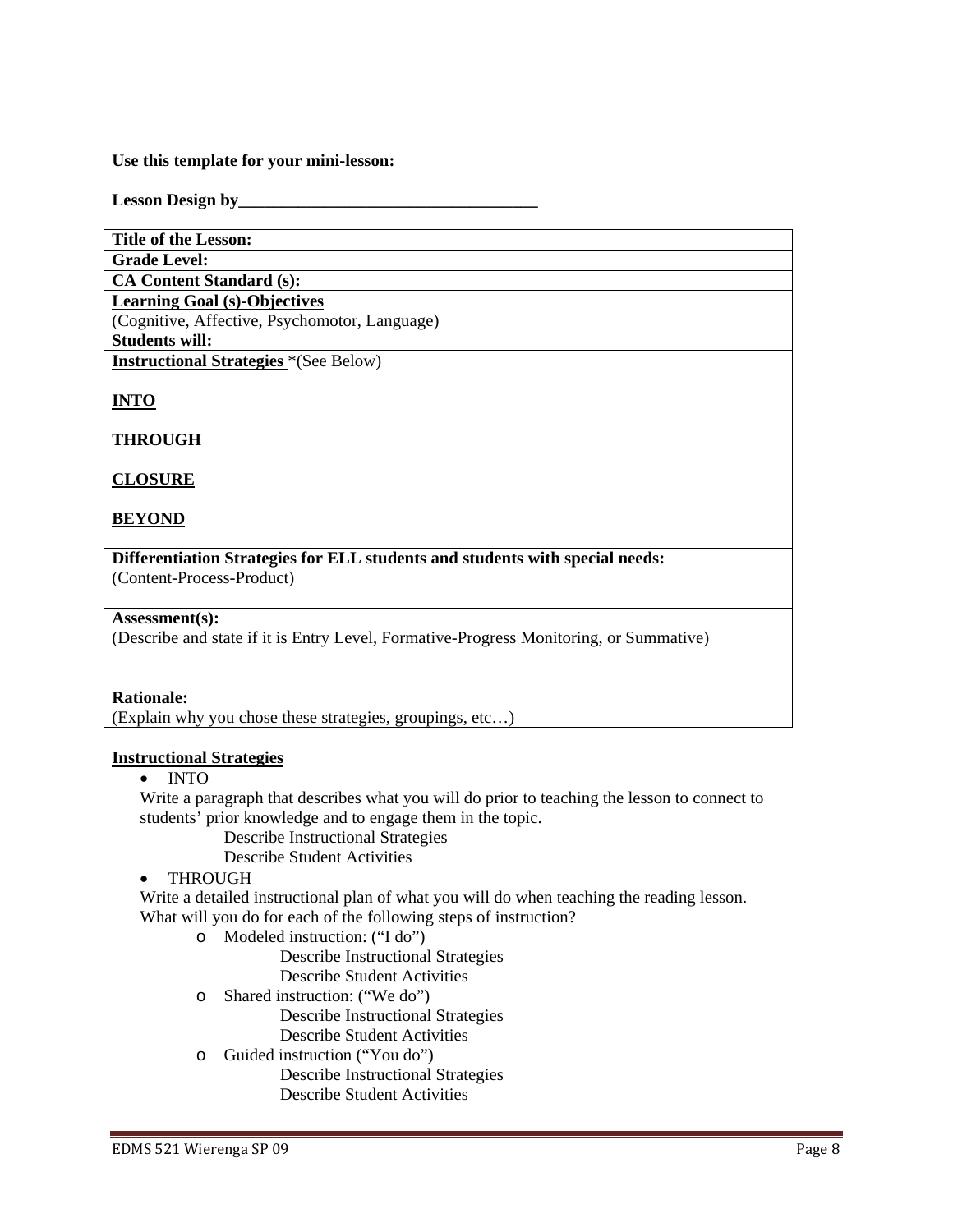# • CLOSURE

Write a paragraph that describes how you will end the lesson

• BEYOND

Write a paragraph that describes how you want students to apply what you have taught them to do in this lesson as they continue reading in the overall reading unit you have chosen. How will you reinforce and review the key concepts and skills of this lesson so that they continue applying them?

# 9**INVESTIGATING LITERACY ASSESSMENTS TABLE (10 points)**

# Overview:

This is designed to familiarize you with a variety of assessments and evidence of student learning. You will be performing some of these assessments in EDMS 522 in your Literacy Case Study. Keep it until then!

What to do:

- *accommodate your writing, and reorient the page to landscape.* • Copy the form into your computer – *you will need more room, so resize the table to*
- Complete a descriptive list of at least 10 different assessments. Be complete in your descriptions. Type your responses. Submit to WebCT on the due date.

| What is the<br>name of the<br>assessment? | What does the<br>assessment<br>measure? | Is it entry level,<br>summative, progress<br>monitoring or a<br>combination? | How do you administer<br>this assessment?<br>How do you score this<br>assessment? | To whom will the<br>assessment be<br>given? (All, ELLs,<br>struggling students,<br>etc) | How might the<br>results of this<br>assessment be used? |
|-------------------------------------------|-----------------------------------------|------------------------------------------------------------------------------|-----------------------------------------------------------------------------------|-----------------------------------------------------------------------------------------|---------------------------------------------------------|
| 1.                                        |                                         |                                                                              |                                                                                   |                                                                                         |                                                         |
| 2.                                        |                                         |                                                                              |                                                                                   |                                                                                         |                                                         |
| 3.                                        |                                         |                                                                              |                                                                                   |                                                                                         |                                                         |
| 4.                                        |                                         |                                                                              |                                                                                   |                                                                                         |                                                         |
| 5.                                        |                                         |                                                                              |                                                                                   |                                                                                         |                                                         |

# **Assessment Table for Investigating Literacy Assessments**

# <sup>9</sup> **CLASS ASSESSMENT of LITERACY (Games) (10 points)**

# Overview:

Assessment drives instruction. Teachers use many assessments throughout a day to determine what students know. With that information, they make decisions about what – and how – to teach. Assessment comes in many forms, and it can be fun as well as informative. You and a partner(s) will be assigned one chapter from *Ready for RICA*. You have two goals: fairly assess your classmates on their understanding of the chapter; *everyone* involved for the full 15 minutes we play.

# What to do:

- 1. With your partners create a list of 10 important ideas from your chapter.
- 2. Create a *game* focusing on those facts. Model your game after Jeopardy, Pictionary, Cranium, Concentration, Monopoly, etc. Organize your game to play as a class, or break into groups to play.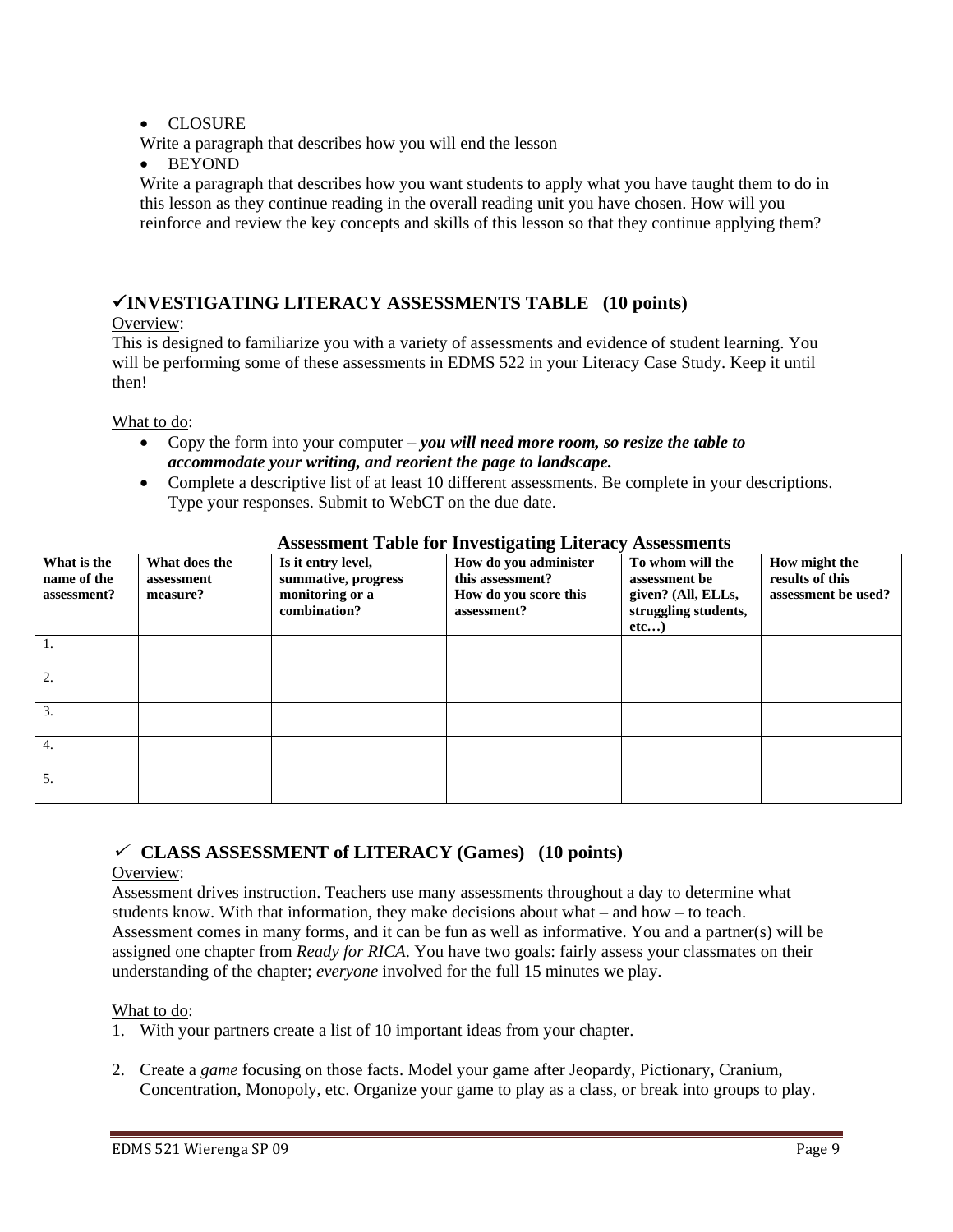### 3. Questions to ask yourself as you create the game:

- (a.) Will everyone be involved?
- (b.) Is this a fair assessment?
- (c.) Does this game show you who knows the facts and who doesn't?
- (d.) What strategies would you use to help those struggling students?

4. Submit your game to WebCT. Have one member publish your game in WebCT for the entire class. Bring your game and any necessary playing materials to class on the due date

# $\checkmark$  PROFESSIONAL DISPOSTIONS (10 points total)

### Overview:

Grading in 521 includes a component of "professional disposition." Students in the College of Education are to conduct themselves in ways expected of those entering the profession. Disposition includes:

- General classroom attendance, promptness, and participation
- Attention to classroom discussion protocols
- Social and cooperative skills
- Attention to assignments (deadlines, quality, multi-tasking)
- General classroom demeanor
- Flexibility
- Openness to and enthusiasm for learning

Part of how we measure professional dispositions fairly is the "Exit Slip" each class session, asking students to respond to the day's session, and to grade themselves in professionalism. It is an opportunity to show responsibility, learning, and thought.

# **College of Education Attendance Policy**

 *COE Governance Community, December, 1997).* Due to the dynamic and interactive nature of courses in the College of Education, all students are expected to attend all classes and participate actively. At a minimum, students must attend more than 80% of class time, or s/he may not receive a passing grade for the course at the discretion of the instructor. Individual instructors may adopt more stringent attendance requirements. *(Adopted by the* 

 missed without penalty to your grade. Each additional missed session will drop your final grade by 1/3 attendance policy. In this section of EDMS 521, the following attendance policy will apply: One class session may be grade point  $(A \text{ to } A$ -,  $A$ - to  $B$ +, etc.). If you miss four or more class sessions, you will receive an F. Three tardies or early exits are equivalent to an absence. Illness and emergencies are considered on a case-by-case basis. However, notifying the instructor does not excuse students from assignments nor the

*Illness and emergency circumstances will be considered/negotiated on a case-by-case basis.* 

# **Grading Policy**

Come prepared to class; readings and homework assignments are listed on the dates on which they are to be completed.

**Work is submitted on time. One grade level will be deducted for each class meeting for which it is late (e.g., an "A" assignment that is submitted one class session late will be marked down to a "B").** 

**Proofread and edit word-processed assignments prior to submission. Hand-written work is not accepted. Assignments are written in Times, size12 font, and are double-spaced. Ensure the text is**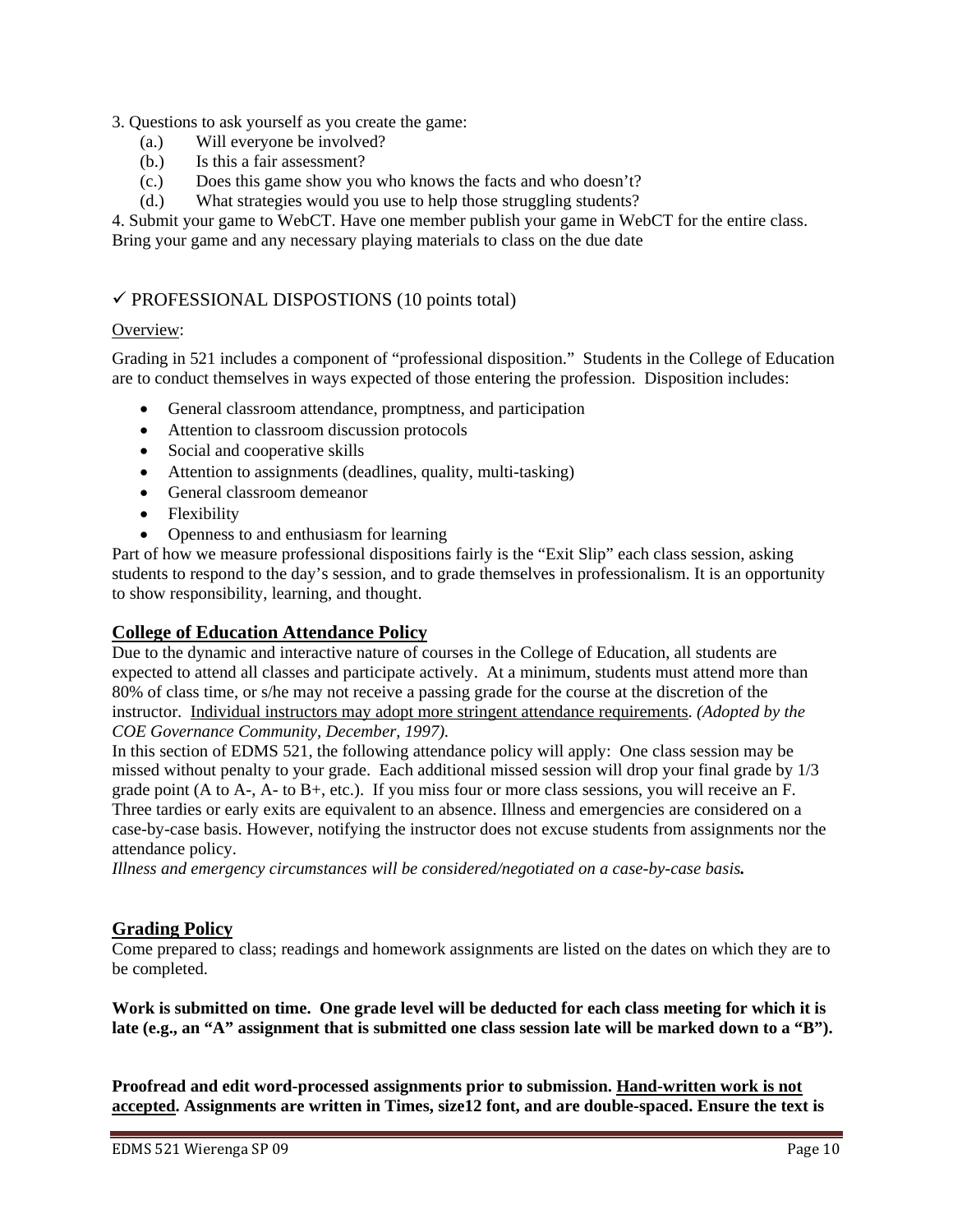**error-free (grammar, spelling), and ideas are logically and concisely presented. All citations, where appropriate, use American Psychological Association (APA) format. Consult American Psychological Association (APA) Manual, 5th edition for citation guidance.** 

In order to earn a teaching credential from the state of California, you must maintain a B average (3.0 GPA) and cannot receive below a C+ in any course in your teacher education program.

| COUNSE REQUIREMENTS FOR 321 |                                           |                  |                 |  |  |
|-----------------------------|-------------------------------------------|------------------|-----------------|--|--|
| <b>Number</b>               | <b>Assignment</b>                         | Due Date(s)      | <b>Points</b>   |  |  |
| <b>Required</b>             |                                           |                  | <b>Possible</b> |  |  |
| 3                           | <b>Field Observations</b>                 | 2/17, 3/24, 4/28 | 30              |  |  |
|                             | (independent)                             |                  |                 |  |  |
|                             | Literacy Lesson Plan                      | $4/21$ or $4/28$ | 20              |  |  |
|                             | (independent or partner)                  |                  |                 |  |  |
|                             | <b>Investigating Literacy Assessments</b> | 3/17             | 10              |  |  |
|                             | Table                                     |                  |                 |  |  |
|                             | (group/independent)                       |                  |                 |  |  |
|                             | Class Assessment of Literacy (Game)       | As assigned.     | 10              |  |  |
|                             | (small group/partner)                     |                  |                 |  |  |
| 10                          | <b>Reading Reflections</b>                | See syllabus for | 20              |  |  |
|                             | (independent)                             | schedule         |                 |  |  |
|                             | <b>Professional Dispositions</b>          | Each Class       | 10              |  |  |
|                             | ongoing                                   |                  |                 |  |  |

# **COURSE REQUIREMENTS FOR 521**

# **Grading Standards (Points)**

|      |       |   | 93-100 | A-            | 90-92 |
|------|-------|---|--------|---------------|-------|
| $B+$ | 87-89 | В | 83-86  | <b>B</b> -    | 80-82 |
| $C+$ | 77-79 | C | 73-76  | $\mathbf C$ - | 70-72 |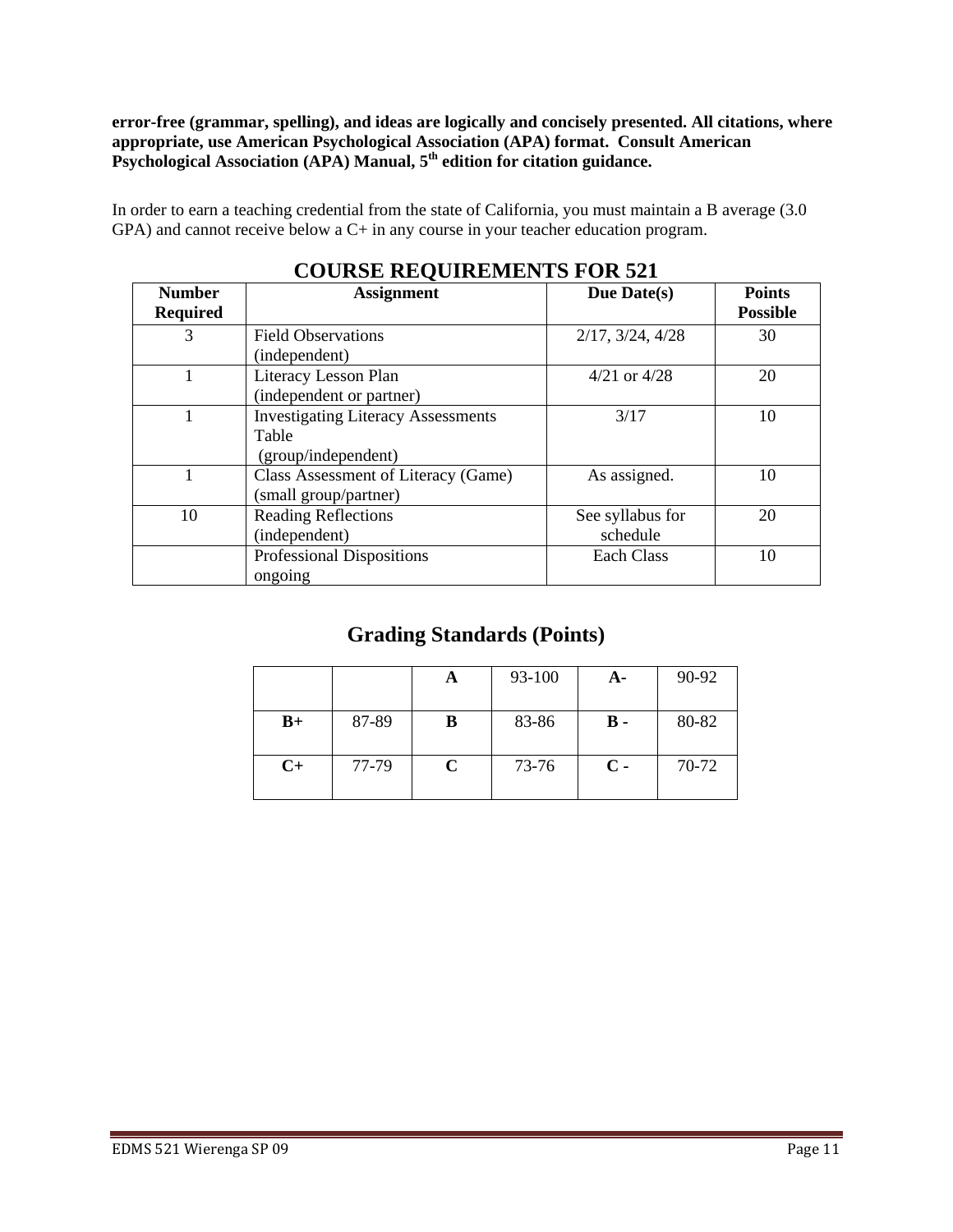# **COURSE SCHEDULE: EDMS 521 Spring 2009 Bring your books to class each session. The instructor reserves the right to modify the schedule**.

| Date                            | <b>Topic</b>                                                                                          | <b>Assignment</b>                            |
|---------------------------------|-------------------------------------------------------------------------------------------------------|----------------------------------------------|
| <b>Session 1</b>                | Course overview                                                                                       | <b>BRING YOUR</b>                            |
| January 20                      | <b>Building Community</b>                                                                             | <b>SYLLABUS!</b>                             |
|                                 |                                                                                                       |                                              |
| <b>Session 2</b>                | <b>English Language Arts Standards</b>                                                                | Flint: Chapter 7 pp                          |
| January 27                      | <b>English Language Development Standards</b><br>Bring a copy of each for the grade you would like to | 212-213; Appendix. D<br>$p. 385$ (Begin R/W) |
|                                 | teach.                                                                                                | Quiocho: Chapter 4 pp.                       |
|                                 |                                                                                                       | 82-96 (Assessing ELs)                        |
|                                 | http://www.cde.ca.gov                                                                                 | Zarrillo: Chapter 1                          |
|                                 | www.sdcoe.net/standards                                                                               | (Ongoing Assessment)                         |
|                                 |                                                                                                       |                                              |
|                                 | Jan. 29 TPA Task 3 (Assessment) Seminar 4-5:30 p.m.                                                   | <b>DUE: Reading</b><br><b>Reflection 1</b>   |
| <b>Session 3</b>                | <b>Literacy Assessment</b>                                                                            | Flint: Chapter 9                             |
| February 3                      | Class Assessment of Literacy (Z1)<br>$\bullet$                                                        | (Assessment)                                 |
|                                 |                                                                                                       | Quiocho: Chapter 4                           |
|                                 |                                                                                                       | (Assessing E Ls)<br>Zarrillo: Chapter 2      |
|                                 |                                                                                                       | (Reading Instruction)                        |
|                                 |                                                                                                       | Johns                                        |
|                                 |                                                                                                       |                                              |
|                                 |                                                                                                       | <b>DUE</b> : Reading                         |
|                                 | <b>Phonemic Awareness</b>                                                                             | <b>Reflection 2</b>                          |
| <b>Session 4</b><br>February 10 | Class Assessment of Literacy (Z2)                                                                     | Flint: Chapter 2 (Oral<br>$Lang$ )pp.24-49   |
|                                 |                                                                                                       | Zarrillo: Chapter 3                          |
|                                 |                                                                                                       | (Phonemic Awareness)                         |
|                                 |                                                                                                       | Johns                                        |
|                                 |                                                                                                       | <b>DUE</b> : Reading                         |
|                                 | Feb. 12 Task 3 (Assessment) DUE; Task 4 seminar 4-5:30 p.m.                                           | <b>Reflection 3</b>                          |
| <b>Session 5</b>                | Concepts about Print                                                                                  | Flint: Chapter 6                             |
| February 17                     | Class Assessment of Literacy (Z3)                                                                     | (Energy R/W)<br>Zarrillo: Chapter 4          |
|                                 | <b>Field Observation Due</b>                                                                          | (CAP)                                        |
|                                 |                                                                                                       | Johns:                                       |
|                                 |                                                                                                       |                                              |
|                                 |                                                                                                       | <b>DUE: Reading</b>                          |
|                                 |                                                                                                       | <b>Reflection 4</b>                          |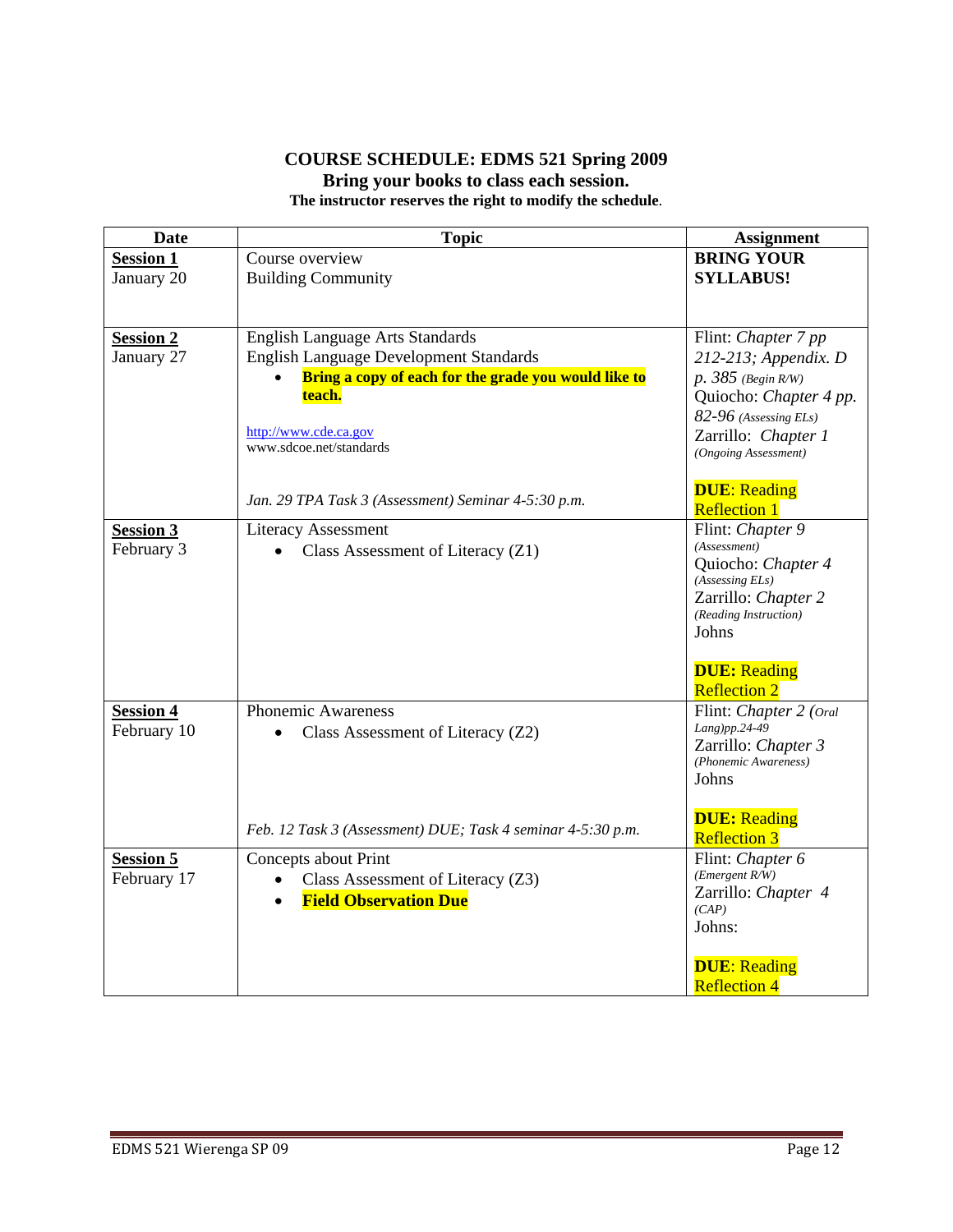| <b>Session 6</b>  | Phonics                                                       | Flint: Chapter 2 pp.50-56           |
|-------------------|---------------------------------------------------------------|-------------------------------------|
| February 24       | Class Assessment of Literacy (Z4)<br>$\bullet$                | Quiocho: Chapter 3                  |
|                   |                                                               | Zarrillo: Chapter 5                 |
|                   |                                                               | (Phonics)                           |
|                   |                                                               | Johns:                              |
|                   |                                                               |                                     |
|                   |                                                               | <b>DUE</b> : Reading                |
|                   |                                                               | <b>Reflection 5</b>                 |
| <b>Session 7</b>  | Spelling                                                      | Flint: Chapter 8                    |
| March 3           | Class Assessment of Literacy (Z5)                             | (Intermediate & Accomplished<br>R/W |
|                   |                                                               | Pp161-165                           |
|                   |                                                               | Quiocho: Chapter 5                  |
|                   |                                                               | (Necessary Skills)                  |
|                   |                                                               | Zarrillo: 6 (Spelling)              |
|                   |                                                               | <b>DUE</b> : Reading                |
|                   |                                                               | <b>Reflection 6</b>                 |
| <b>Session 8</b>  | Reading Comprehension - Narrative                             | Quiocho: Chapter 6                  |
| March 10          | Class Assessment of Literacy (Z6)                             | (Strategies that Count)             |
|                   | <b>Field Observation Due</b>                                  |                                     |
|                   |                                                               | Zarrillo: 7 (RC: Narrative)         |
|                   |                                                               | <b>DUE: Reading</b>                 |
|                   |                                                               | <b>Reflection 7</b>                 |
| <b>Session 9</b>  | Reading Comprehension - Narrative                             | Quiocho: Chapter 8                  |
| March 17          | Class Assessment of Literacy (Z7)                             | (Scaffolds)                         |
|                   | <b>Literacy Assessment Grids DUE</b>                          | Zarrillo: 12 (vocabulary)           |
|                   |                                                               |                                     |
|                   |                                                               | <b>DUE</b> : Reading                |
|                   |                                                               | <b>Reflection 8</b>                 |
| <b>Session 10</b> | Comprehension                                                 | Flint: Chapter 12                   |
| March 24          | Class Assessment of Literacy (Z12)<br>$\bullet$               | (Struggling R/W)                    |
|                   | <b>Field Observation Due</b>                                  |                                     |
|                   |                                                               | Quiocho: Chapter 9                  |
|                   |                                                               | (Diff. Instruct. Except)            |
|                   |                                                               | <b>DUE</b> : Reading                |
|                   |                                                               | <b>Reflection 9</b>                 |
|                   | Mar. 26 TPA Task 4 (Culminating Activity) seminar 4-5:30 p.m. |                                     |
|                   | CSUSM Spring Break March 30-April 2                           |                                     |
| <b>Session 11</b> | Comprehension                                                 | Flint: Chapter 3                    |
| April 7           | On-line session (work on 512 unit plan and literacy lesson    | (Culturally Relevant)               |
|                   | plan)                                                         |                                     |
|                   |                                                               |                                     |
|                   | Apr. 9 TPA Task 4 DUE (video due)                             |                                     |
| <b>Session 12</b> | Structure of the English Language                             | Flint: Chapter 1 (Examine           |
| April 14          | On-line session (work on 512 unit plan and literacy lesson    | Lit. in 21st Century)               |
|                   | plan)                                                         | Zarrillo: 13                        |
|                   |                                                               |                                     |